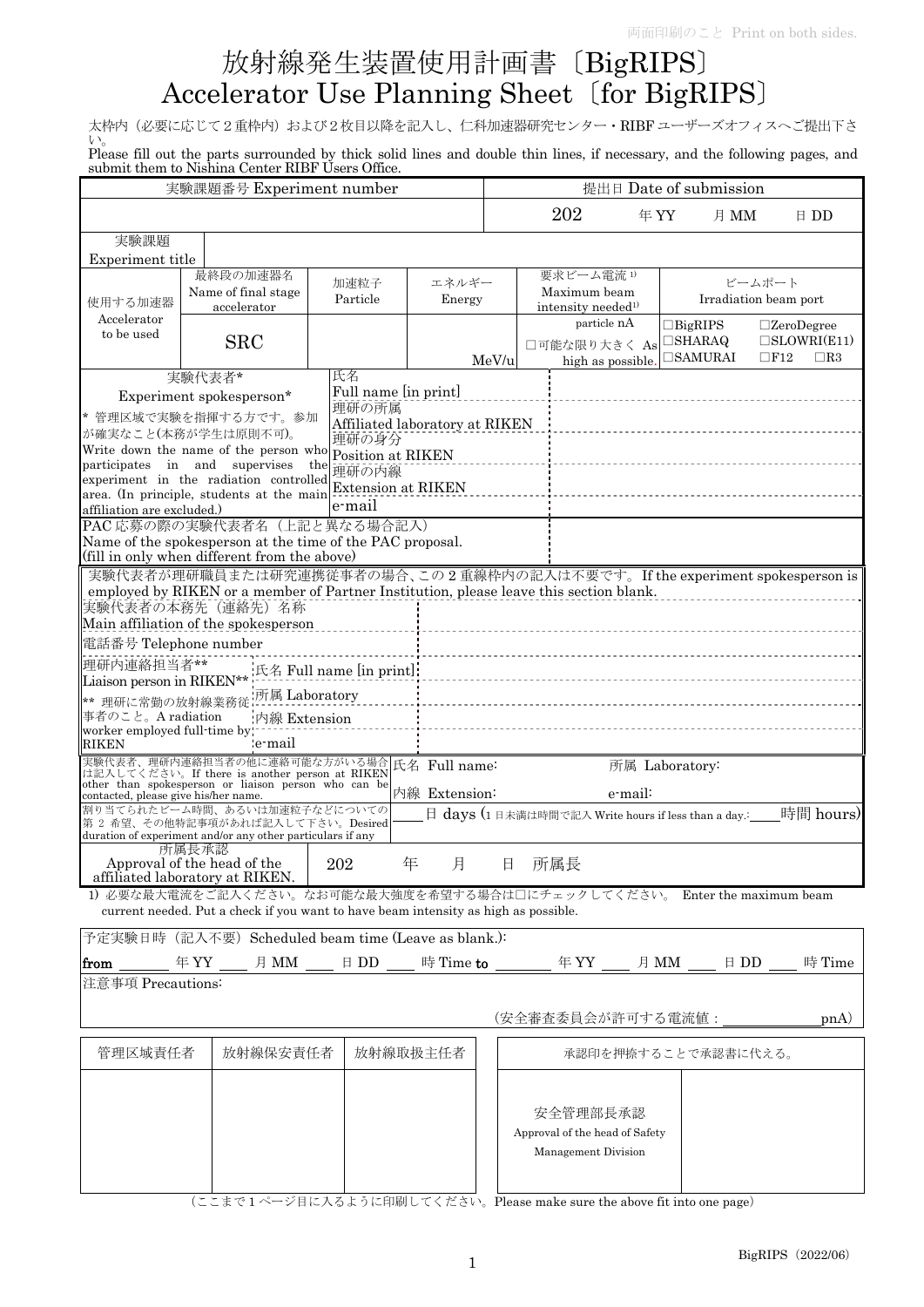- 1. どのコースで実験を行いますか?(複数可) Which beam line will you use? (Multiple selection possible)  $\Box$ BigRIPS(F1-F7)  $\Box$ ZeroDegree(F8-F11)  $\Box$ SHARAQ  $\Box$ SLOWRI(E11)  $\Box$ SAMURAI  $\Box$ F12  $\Box$ R3
- 2. 実験のセットアップ、及び実験者固有の物質\* を置く焦点面(F\*, F-E\*)のセットアップの図を記載してください。また二 次ビームの止まる場所を図示して下さい。

Draw the experimental setup as well as schematic layouts of the focal planes  $(F^*, F^E^*)$  where you put your own matters\*. Please describe where the secondary beam stops.

通常のセットアップから変更がある場合は併せて記載してください。足りない場合は別紙にて添付してください。

If you want to change standard beam-line setup, please write your plan. When the space below is not sufficient, use another sheet of paper and attach.

\* 「実験者固有の物質」とは、標準検出器/標準デバイス以外に実験者が用意した検出器や物質を意味します。標準検出器/標準デバイスのリ ストは http://www.nishina.riken.jp/RIBF/procedure/documents/standard\_detectors.pdf を参照して下さい。 "Your own matters" a re the detectors/materials other than the standard detectors/devices. The list of the standard detectors/devices is availabl e here http://www.nishina.riken.jp/RIBF/procedure/documents/standard\_detectors.pdf.

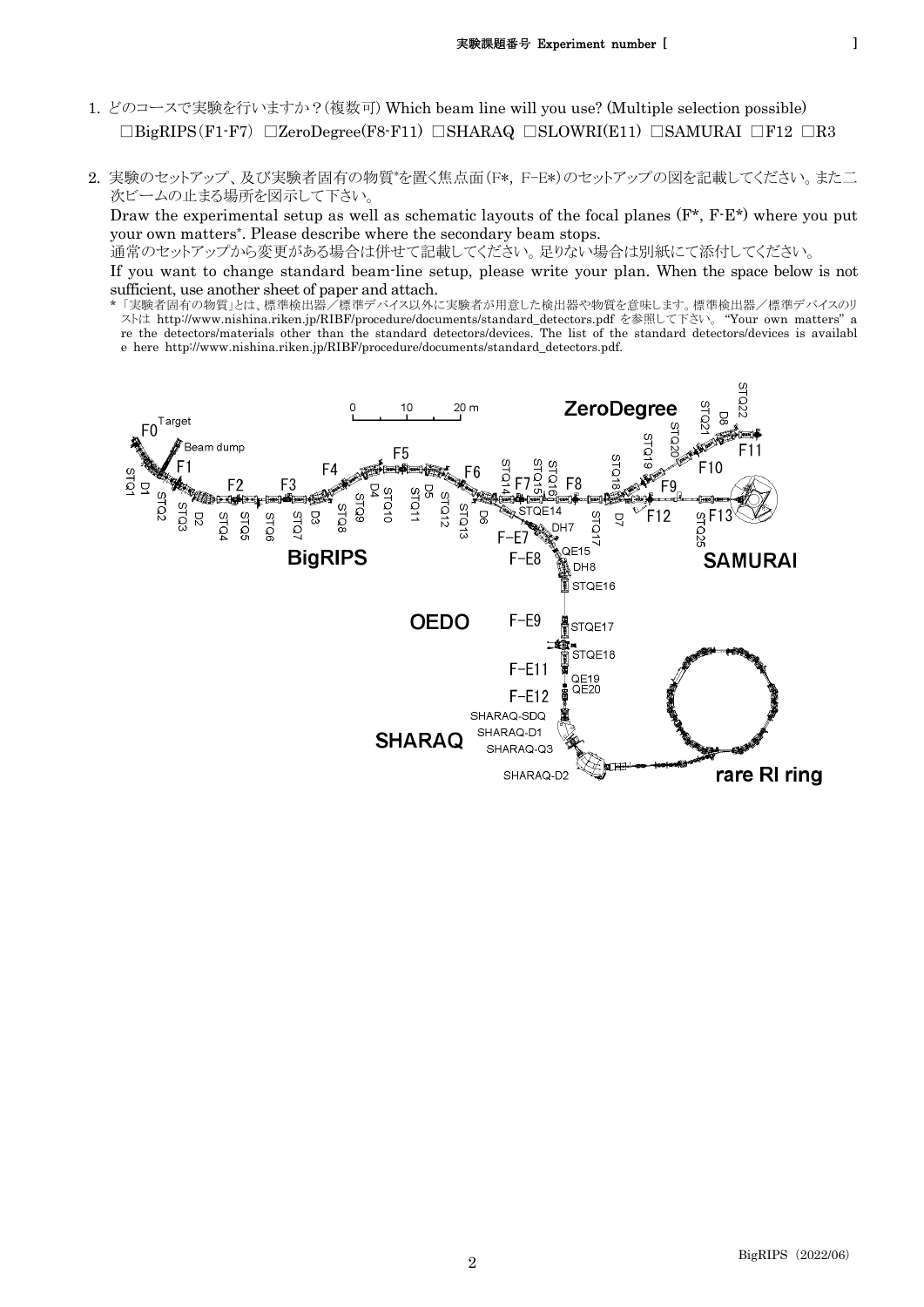3 二次ビーム\*を使用しますか Will you use a secondary beam\*?

二次ビーム: 一次ビームによって核変換もしくは荷電状態の変化を生じさせ、その運動量をほぼ保ったまま分離して使用するビームをいいます

\* Secondary beam: Defined as a beam produced as a result of nuclear transformation, or changed its charge state by the primary beam which is separated for use with its momentum mostly kept intact.

 $\Box$ Yes  $\Box$ No→Skip to 4.

3.1 生成する二次ビームの核種、エネルギーもしくは $B_\rho$ 値を記入して下さい。また、参考のため、二次ビーム生成条 件を記入して下さい。なお、生成ターゲット・デグレーダーとして実験者固有の物質を使う場合は、必ず3.2にも記入して  $\Gamma \geq V$ , Please write the nuclide of the secondary beam, and its energy or  $B\rho$  value. As a reference, enter the conditions for the secondary beam production which were used in the estimation. If you use your own materials as the target and/or degrader, please fill in table 3.2.

|         |           | 参考値 Reference value |              |                   |           |          |           |
|---------|-----------|---------------------|--------------|-------------------|-----------|----------|-----------|
| 核種      | エネルギー     | 二次ビーム全体             | 一次ビームの       | 生成ターゲット           |           | デグレーダ    |           |
| Nuclide | もしくはBρ    | の強度                 | 強度           | Production target |           | Degrader |           |
|         | Energy or | Total rate of       | Intensity of | 物質名               | 厚さ*       | 物質名      | 厚さ*       |
|         | $B\rho$   | secondary beam      | primary beam | Material          | Thickness | Material | Thickness |
|         |           |                     |              |                   |           |          |           |
|         |           |                     |              |                   |           |          |           |
|         |           |                     |              |                   |           |          |           |
|         |           |                     |              |                   |           |          |           |

\*BigRIPSチームが準備した生成ターゲット、デグレーダーであれば、厚さ変更時に放射線発生装置使用計画書一部変更願は提出不要。If BigRIPS team gives the targets and degraders, you do not need to submit "Request Form for Modification of Accelerator Use Planning Sheet" when the thickness of them are changed.

| 3.2 二次ビームに照射される実験者固有の物質 Your own matters to be irradiated by the secondary beam |  |  |
|---------------------------------------------------------------------------------|--|--|
|---------------------------------------------------------------------------------|--|--|

| 使用場所Place<br>品名Name |  | 構成元素Constituent elements | 厚さ Thickness,[g/cm <sup>2</sup> ] | 形態 Form* |  |
|---------------------|--|--------------------------|-----------------------------------|----------|--|
|                     |  |                          |                                   |          |  |
|                     |  |                          |                                   |          |  |
|                     |  |                          |                                   |          |  |
|                     |  |                          |                                   |          |  |

\* 下記の別を示すこと。Specify the following categories.

板plate、薄膜thin foil、粉末powder、その他の固体(表に明示すること)other solid (specify the name in the table)、液体liquid、気体gas、生 物試料bio sample

3.3 二次ビームの停止位置について Secondary beam stop position

実験中常に二次ビームを止める場所はどこですか?場所を2の図に示してください。

Where is the secondary beam stop position? Show the place in the figure of section 2.

何で二次ビームを止めますか? What does stop the secondary beam?

□標準検出器/ビームライン標準装置 Standard devices. (Name: )

□SAMURAI水タンク(3.2の表に水の厚さを明記してください。) SAMURAI water tank (Please describe the thickness of water in the table at section 3.2).

□実験者が用意したもの(3.2の表に明記してください。) Your own equipment (Please describe in the table at section 3.2).

4 一次ビームを立上時の機器調整以外にも用いますか? Will a primary beam be used for a case other than machine tuning at start-up time?

 $\Box$ Yes  $\Box$ No  $\rightarrow$ Skip to 5

4.1 一次ビームは機器調整のためだけに用いますか? Will a primary beam be used only for machine tuning?  $\Box$ Yes  $\rightarrow$ Skip to 5  $\Box$ No

4.2 一次ビームに照射される実験者固有の物質 Your own matters to be irradiated by the primary beam

| $\mathcal{L}$<br>~~~~~~ |        |                          |                                   |          |  |
|-------------------------|--------|--------------------------|-----------------------------------|----------|--|
| 使用場所Place               | 品名Name | 構成元素Constituent elements | 厚さ Thickness,[g/cm <sup>2</sup> ] | 形態 Form* |  |
|                         |        |                          |                                   |          |  |
|                         |        |                          |                                   |          |  |
|                         |        |                          |                                   |          |  |
|                         |        |                          |                                   |          |  |

4.3 一次ビームの実験であれば、一次ビームを止める場所はどこですか?Where is the primary beam stop position during the experiment using primary beam?

□F0 FC 発生熱量 Heat (  $k$ w)

□BigRIPS Beam Dump

□ビームライン標準装置 Standard devices. (Name: ) (2の図に明記して下さい。 Please describe in the figure at section 2.)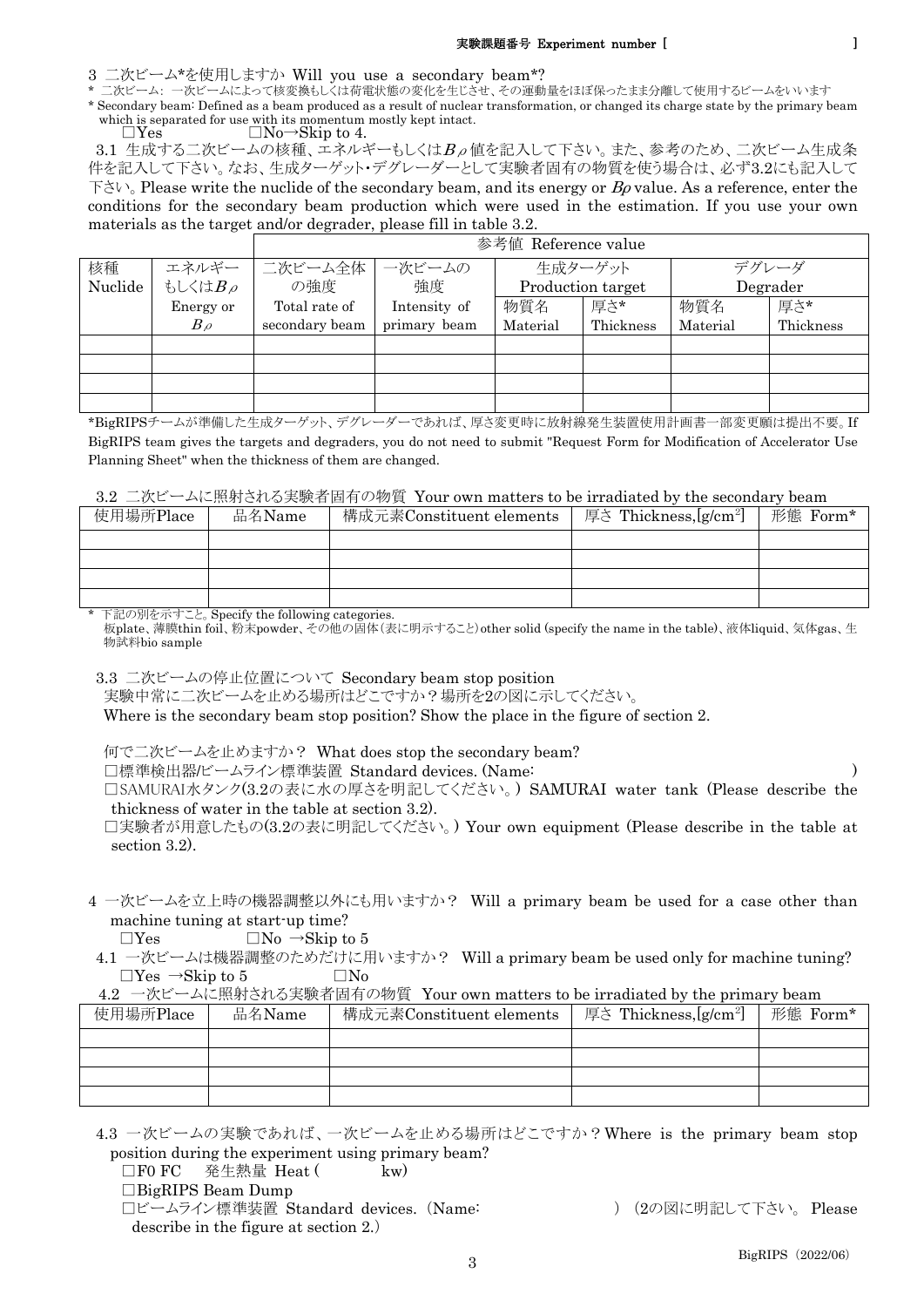5. 二次ビームを停止して得た核種、あるいは一次ビームによって標的内に生成した核種を、密封された装置内を移動さ せて使用しますか(「引出ビーム」の使用) Will you be using the nuclides obtained by stopping the secondary beam or produced in the target irradiated by the primary beam which are transported in an airtight equipment? (Use of "extracted beam")

 $\Box$ Yes (Check if PALIS/MRTOF is used.)  $\Box$ No  $\rightarrow$ Skip to 6. 5.1 使用核種 Nuclides to be used ( )

- 
- 5.2 予想使用量 Estimated quantity to be used ( )

 5.3 使用する装置 Equipment to be used with the nuclides ( ) 「引出ビーム」の使用については非密封RIの使用計画書は不要です。 When "extracted beam" is used, the "Unsealed-Radioisotope Use Planning Sheet" need not be submitted.

6. 実験者固有の照射物は有意に放射化する場合があります。実験終了後は線量測定を行い、管理区域からの物品の 搬出には特に注意してください。 Irradiated materials belonging to you may become radioactive. Measure the dose rate after the experiment, and be very cautious when you take them out from the radiation controlled area.

□了解しました Yes, I will.

7. α放射体が実験者固有の照射物で発生する可能性 Is there any possibility of some alpha emitter being produced?

 $\Box$ Yes  $\Box$ No  $\rightarrow$ Skip to 8.

 7.1 汚染検査の方法 How will you detect eventual contamination? □スミア試験(ふき取り試験)を行う by wipe test □その他の検出法 by some other method ( )

8. 終了後の実験者固有の照射物等について What will you do with the irradiated matters belonging to you after the experiment is over?

3.2及び4.2に記載されたものは以下の項目のどこかに必ず記入してください。 All the items pointed out in 3.2 and 4.2 should be specified below.

| 品名Name | 処置Management* |
|--------|---------------|
|        | $\mathbf A$   |
|        |               |
|        | $\Delta$      |
|        |               |

\* A: 線量管理し、放射線管理区域内で保管するもの Matters that will be stored in controlled area

B: 放射性廃棄物として処分するもの Matters that will be disposed of as radioactive waste

 C: 有意に放射化していないことが確認されると思われるもの Matters that will be verified of not being activated to a significant level

- D: その他(以下に、 詳細を記載して下さい。) Others (Describe details below)
- 9. 法で規制された密封線源を使用する場合は密封RIの使用計画書が必要です。 If you use sealed radioisotopes controlled by the law, a Sealed-Radioisotope Use Planning Sheet should be submitted. □了解しました I understand.
- 10. 生成したRIを使用しますか Will you use produced radioisotopes? (生成したRIを〔停止した状態で〕気密の装置から取り出して使用する場合は非密封RIの使用になります。 If you take out the produced radioisotope from airtight equipment in a halted state, it is considered as using unsealed radioisotope.  $\Box$ Yes  $\Box$ No  $\rightarrow$ Skip to 11.
- 10.1 目的核種 Nuclides you want to use ( ) 10.2 予想生成量 Estimated production quantity ( ) 非密封RIの使用計画書、RIの入手申請書が必要です "Unsealed-Radioisotope Use Planning Sheet" and "Radioisotope Acquisition Sheet" must be submitted. 10.3 使用場所または譲渡先 Place of use or transfer destination ( )

譲渡/運搬承認申請書が必要な場合があります A Transfer and Transportation Approval Application Form may be needed.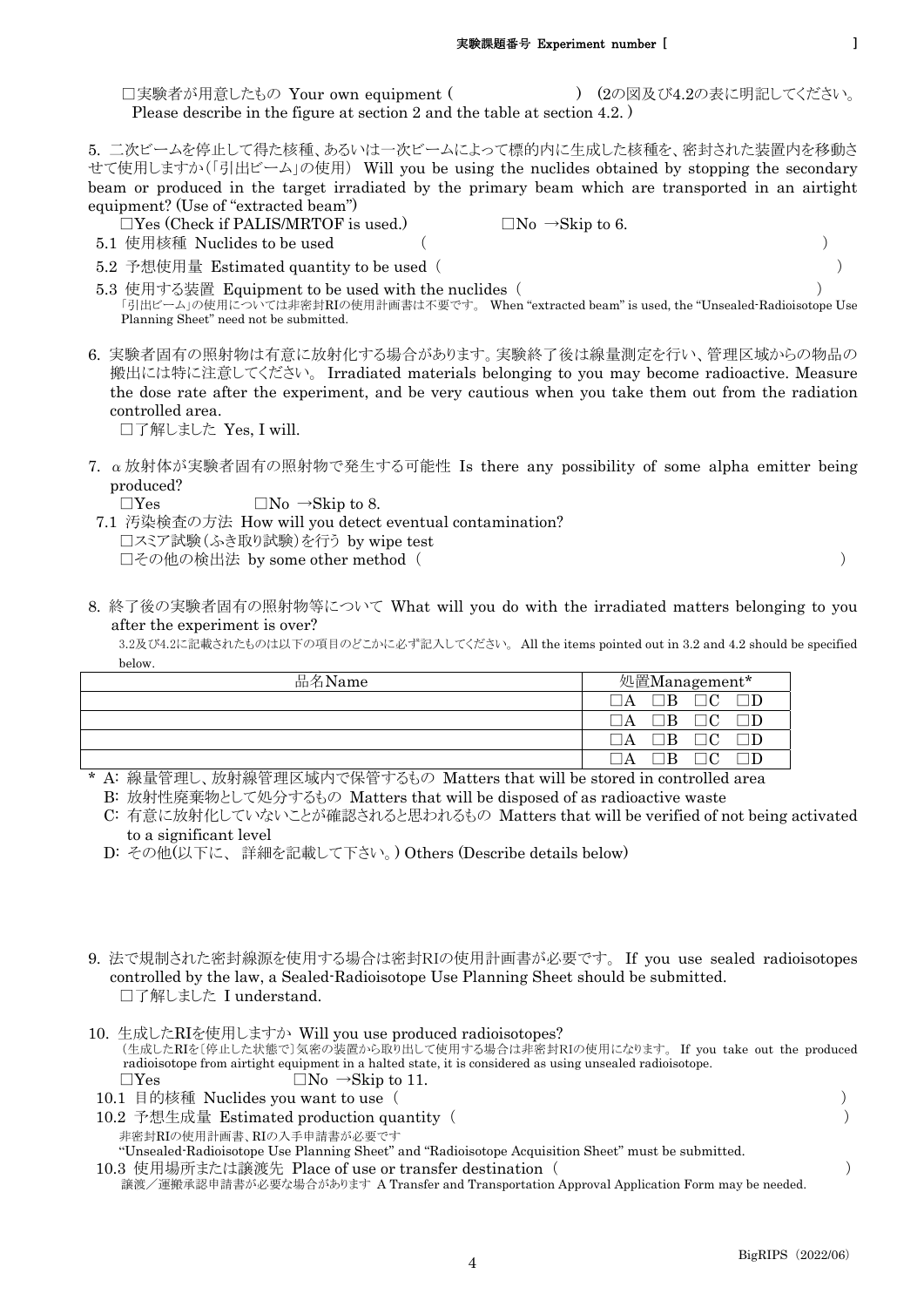## 実験課題番号 Experiment number [ ]

- 11. 非密封RIまたはU、Th等の核燃料物質を標的などに使用しますか(加速粒子に使用する場合を除く) Will you use unsealed radioisotopes or nuclear fuel materials like U/Th as a target for example? (Excluding the use of them as beam)  $\Box$ Yes  $\Box$ No  $\rightarrow$ Skip to 12.
- 11.1 核種、数量 Nuclides, Quantity (radioisotopes: , [Bq] / nuclear fuel: , [mg]) 非密封RIの使用計画書が必要です Unsealed-Radioisotope Use Planning Sheet should be submitted.

## 12. 高圧ガス/液化ガスについて high-pressure gas or liquefied gas

12.1 実験者固有の検出器等の機器で高圧ガスまたは液化ガスを使用しますか Will you use high-pressure gas or liquefied gas for your own detectors/devices ?

| .     |             | ◡<br>$\sim$ DAID to TO. |              |                |                         |
|-------|-------------|-------------------------|--------------|----------------|-------------------------|
| 使用場所  | ガスの種類       | 用途                      | 性質*          | 使用総量           | 処理法/排気法**               |
| Place | Name of gas | Purpose                 | Its property | Total quantity | Disposal or evacuation  |
|       |             |                         |              | to be used     | procedure after its use |
|       |             |                         |              |                |                         |
|       |             |                         |              |                |                         |
|       |             |                         |              |                |                         |
|       |             |                         |              |                |                         |

 $\neg$ Yes  $\neg$ No  $\rightarrow$ Skin to 13.

\*有毒 toxic, 窒息性 asphyxiating, 可燃性 inflammable etc.

\*\* 回収 collection,排気口に接続 evacuation through an exhaust duct,室内に放出 release in the room, etc.

13. 毒物、劇物、またはアセトン、トルエン、ベンゼンの有害物質を使用しますか Will you use other hazardous substances?

 $\Box$ Yes  $\Box$ No  $\rightarrow$ Skip to 14.

- 13.1 その種類と用途 Its name and the purpose of use ( )
- 13.2 使用後の処理法 Disposal procedure after their use ( )
- 14. クラス4、クラス3B、クラス3R(400nm~700nmの波長域外の機器に限る)のレーザー機器を使いますか Will you use Class 4, Class 3B or Class 3R (wave length outside 400nm~700nm) laser equipment?
	- □Yes 使用開始前に安全業務室長に届けを出し、安全の確認を受けることが必要です。Application should be submitted to Safety Management Group, and safety confirmation is necessary before use.

□No

15. ヒトを対象とする研究、あるいは実験動物、遺伝子組換え生物若しくは微生物等を用いる研究がこの実験に含まれま すか Does this experiment include research involving human subjects, or using experimental animals, living modified organisms, microorganisms or similar materials?

□Yes 安全管理室所掌の申請が必要です Application must be submitted to Wako Safety Center  $\Box$ No  $\rightarrow$ Skip to 16.

 15.1 参加者に研究連携従事者、外部利用者が含まれますか Are members of Partner Institution or Independent Users included in the participants?

□Yes この実験はできません。研究連携従事者または外部利用者の方の身分変更が必要です。This experiment not allowed. Members of Partner Institution or Independent Users must change their status at RIKEN. □No

16. 上記以外で特記事項や危険な点はありますか Are there any other hazards or important matters that require attention other than the ones mentioned above?

- 17. 管理区域内で作業する予定の実験参加者リストをエクセルファイル(Participant list.xlsx)で同時に提出してくださ  $\vee$ . Submit a list of experiment participants who will be working in the radiation controlled area in an excel file (Participant list.xlsx) along with this form. □了解しました Yes, I will.
- 18. 実験代表者の施設利用者及び放射線業務従事者の登録が完了するまでは、この使用計画書は承認されません。 実験開始時までに完了しない場合は実験がキャンセルされますのでご注意ください。他の参加者を含め、当該年度 が未登録の方の申請書類は遅くとも10日前までに提出ください。The approval process of this Planning Sheet will not be complete without the Experiment Spokesperson's registration as RIBF User and RIKEN Radiation Worker. Therefore, if the registration is not finished by the time the experiment is scheduled to start, the experiment will be canceled. Submit registration forms for all the participants who are not registered for the corresponding fiscal year, at least 10 days before the experiment starts. □了解しました Yes, I will.

 $\Box$ Yes  $\Box$ No  $\rightarrow$ Skip to 17.

 <sup>16.1</sup> その内容を以下または別紙に記載して下さい If yes, specify below or on a separate sheet.